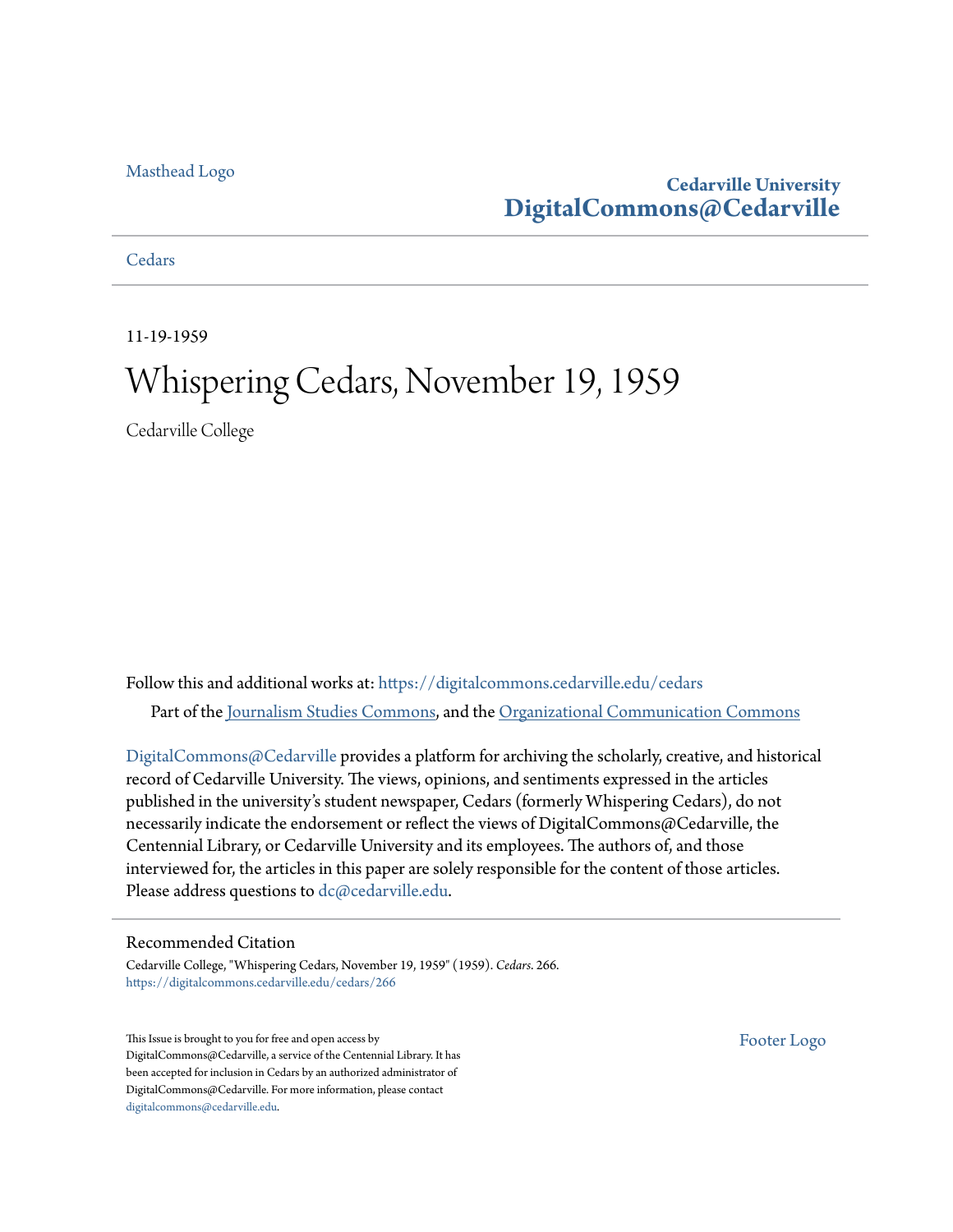

Vol. IV

## NOVEMBER 19, 1959

*/* 

No. 5

**In the United States** 

## COLLEGE WELCOMES ALUMNI

Reminiscing, spirited chats with old friends, a play and basketball game, displays, an alumni emphasis in the Sunday morning church service, will highlight the Cedarville College annual Homecoming this weekend. Festivities begin Friday night, November 20, with Jesse Stuart's "The Thread That runs So True" presented by a student cast under the direction of Miss Ruth Kantzer. After alumni registration and coffee time Saturday morning, a campus tour will view and judge the Homecoming displays created by college organiza tions. The Cedarville College Varsity squad and alumni basketball players will battle it out in the afternoon. Following a second presentation of the play Saturday evening, there will be fun and refreshments in the gym. Roy Shelpman, Cedarville College graduate now studying and teaching in Grand Rapids, is speaking at the morning service of Grace Baptist Church to bring Cedarville's Homecoming to a fitting close. Mr. Cooke, Mr. Bowser, and Mr. Brumbaugh, faculty representatives of the college cosial committee, are in charge of this year's Home coming activities.

## SCHEDULE OF HOMECOMING EVENTS

Friday, November 20

7 :30 p.m. First presentation of play, High School Auditorium

Saturday, November 21

8-9:30 a.m. Alumni registration, Administration Building

9:30 a.m. Reminiscence over-coffee and donuts, Dining Hall (Alumni only)

10-11 a.m. Campus tour - meet at Administration Building

11:15 a.m. Varsity'C" coffee break, Dining Hall (Present and former members)

12-1 p. m. Lunch, Dining Hall

2:00 p.m. Basketball game, Alumni vs. Varsity, Gym

5:30-6:30 p.m. Supper, Dining Hall

7:30 p.m. Second presentation of play, High School Auditorium

9:30 p.m. Fun and refreshments, Gym

Sunday, November 22

9:45 a.m. Sunday School - Grace Baptist Church (Chapel)

11:00 a.m. Worship Service - Grace Baptist Church